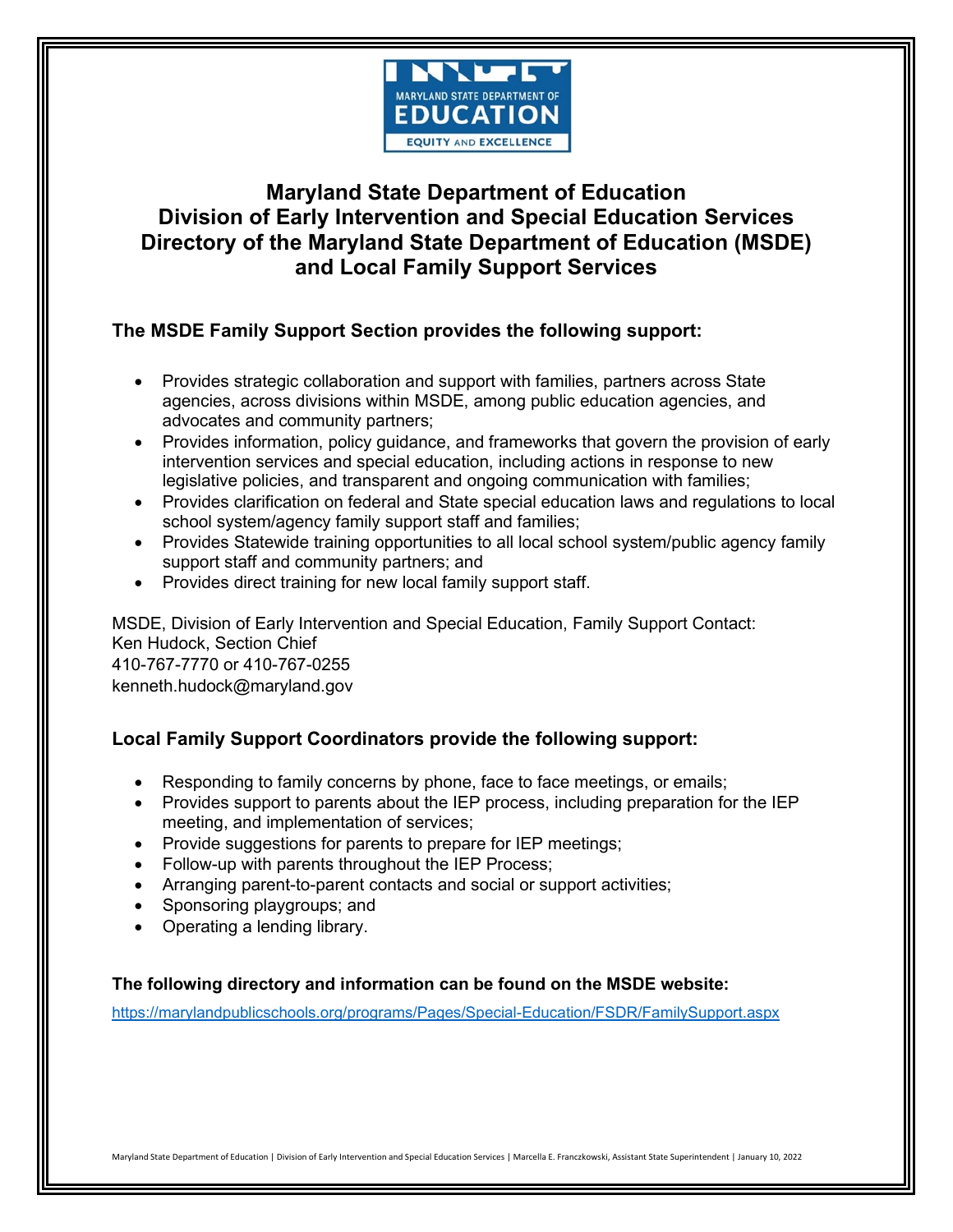

## **Division of Early Intervention and Special Education Services Local Family Support Contact Information**

# **Allegany County Public Schools**

Family Support Services, Main Office 3 Pershing Street, Suite 316 Cumberland, MD 21502

Janie Bucy, B - 5 Family Support Coordinator 240-920-6829 [janie.bucy@acpsmd.org](mailto:janie.bucy@acpsmd.org) 

Gena Fairall, B - 21 Family Support Coordinator 240-920-6829 [regena.fairall@acpsmd.org](mailto:regena.fairall@acpsmd.org) 

Kathy Brown, B - 5 Special Educator 301-759-2000 [katherine.brown@acpsmd.org](mailto:katherine.brown@acpsmd.org) 

Tiffany Mock, 5 - 21 Special Educator 301-478-2434 [tiffany.mock@acpsmd.org](mailto:tiffany.mock@acpsmd.org) 

## **Anne Arundel County Public Schools**

B - 21, Main Office 1450 Furnace Avenue Glen Burnie, MD 21060 410-222-3805

Christa W. Bellanca, B - 5 Family Outreach Specialist, Infants & Toddlers Program 410-222-6911 or 443-510-4630 [cbellanca@aacps.org](mailto:cbellanca@aacps.org)

Leanne Carmona, 5 - 21 Family Support Coordinator [lcarmona@aacps.org](mailto:lcarmona@aacps.org)

Aretha Perry, Family Support Coordinator [aperry1@aacps.org](mailto:aperry1@aacps.org)

Catherine Tolman, Family Support Coordinator [ctolman@aacps.org](mailto:ctolman@aacps.org)

## **Baltimore City Public Schools**

B - 5, Infants and Toddlers, Main Office 3002 Druid Park Drive Baltimore MD, 21214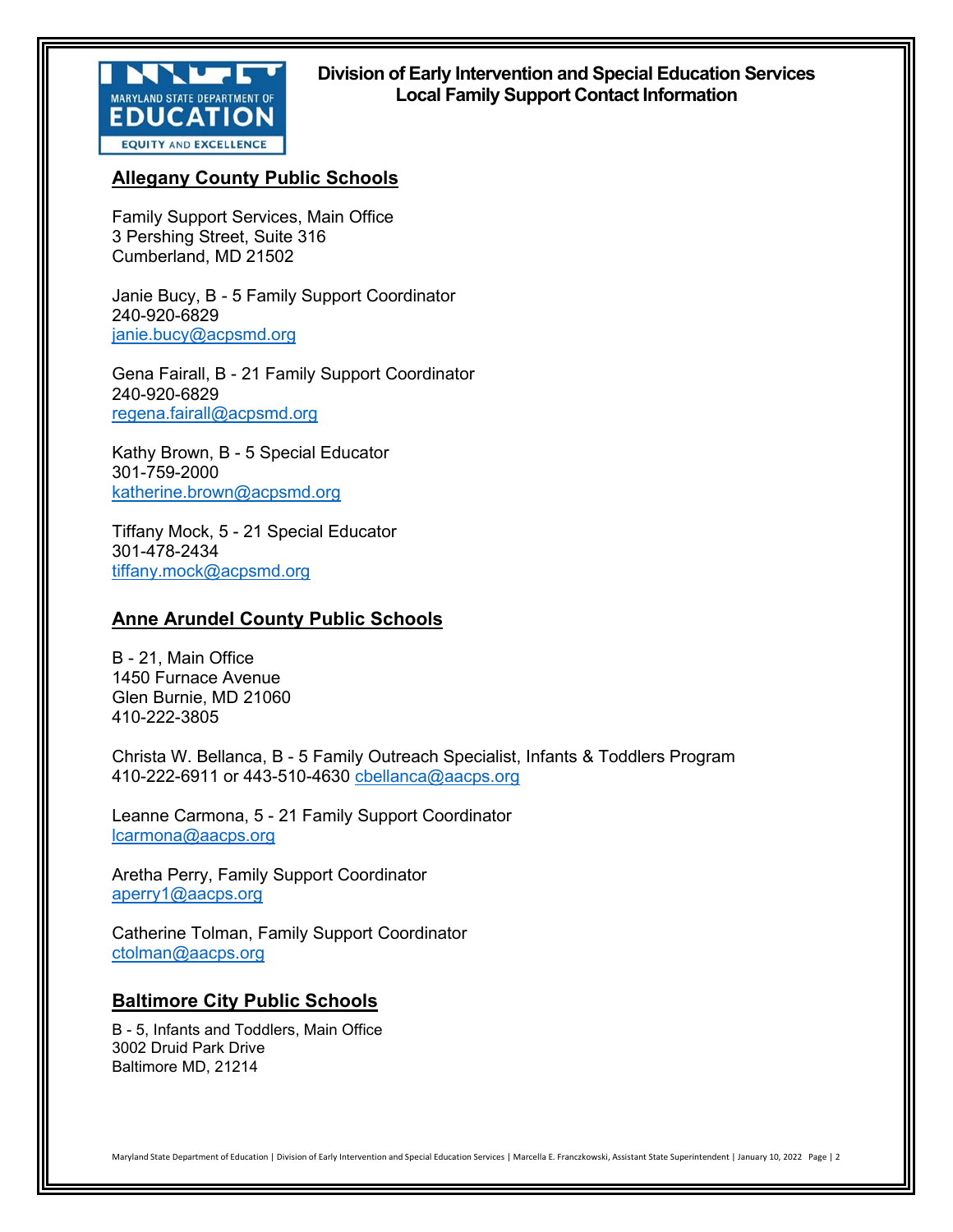Davon Wilson, B - 5 Family Support Coordinator 410-396-1666 [davon.wilson@baltimorecity.gov](mailto:davon.wilson@baltimorecity.gov) 

Tyrinda Griffin-Jackson, Supervisor 410-396-1666 [tyrinda.griffin@baltimorecity.gov](mailto:tyrinda.griffin@baltimorecity.gov)

5 – 21, Family Support Main Office 2500 E. Northern Parkway Baltimore, MD 21214

Michelle Grant-Thornton, Family Support Specialist 443-642-3848 [pfs@bcps.k12.md.us](mailto:pfs@bcps.k12.md.us) 

## **Baltimore County Public Schools**

B - 5, Infants and Toddlers, Main Office 105 W. Chesapeake Avenue, 4th floor Towson, MD 21204 443-809-2169

Debbie Page, Parent Coordinator/Autism Support Infants and Toddlers/Birth to Five 443-809-9696 [dpage2@bcps.org](mailto:dpage2@bcps.org) 

5 - 21, Resource, Main Office White Oak School 8401 Leefield Road Baltimore, MD 21234

Ellen Galvez, 5 - 21 Parent Liaison 443-809-5443 [egalvez@bcps.org](mailto:egalvez@bcps.org) 

Felicia Patterson, Parent Resource Assistant 443-809-5443 [fpatterson@bcps.org](mailto:fpatterson@bcps.org)

## **Calvert County Public Schools**

Partners for Success, Main Office 1350 Dares Beach Road Prince Frederick, MD 20678

Robin Sanders, B - 3 Parent Coordinator 443-550-8406 [sandersr@calvertnet.k12.md.us](mailto:sandersr@calvertnet.k12.md.us) 

Sue Raflowski, 3 - 21 Parent Coordinator 443-550-8375 [parentconnections@calvertnet.k12.md.us](mailto:parentconnections@calvertnet.k12.md.us)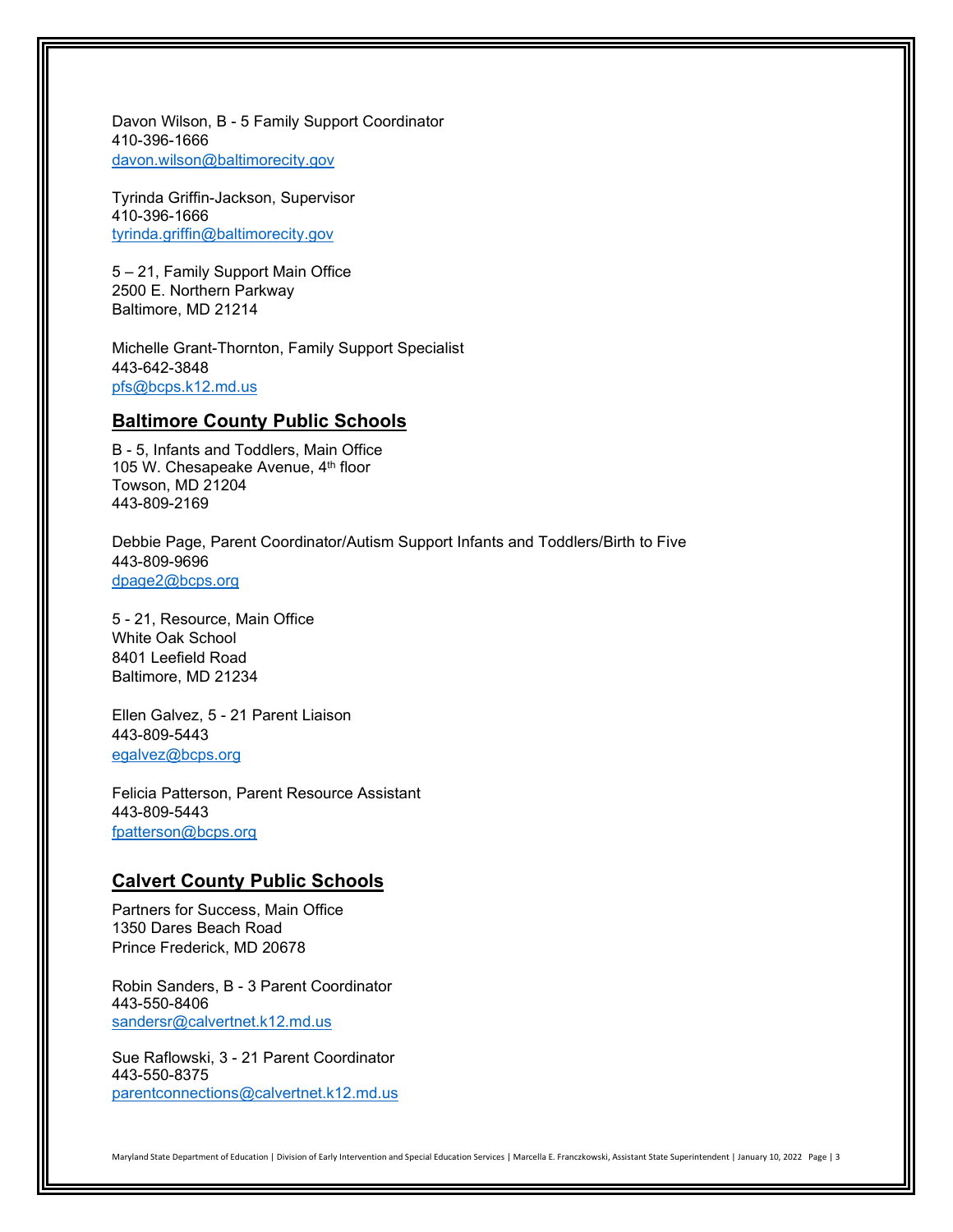Betsie Camilliere, Educator 443-550-8383 [camillieres@calvertnet.k12.md.us](mailto:camillieres@calvertnet.k12.md.us)

## **Caroline County Public Schools**

Family Support, Main Office Denton Elementary School 303 Sharp Road Denton, MD 21629

Christina Clark, B - 21 Coordinator 410-479-3609 [clark.christina@ccpsstaff.org](mailto:clark.christina@ccpsstaff.org) 

## **Carroll County Public Schools**

B - 21, Family Support, Main Office Carroll Springs School 495 South Center Street Westminster, MD 21157

Tammy Chisholm, B - 21 Coordinator 410-751-3955 [tlchish@carrollk12.org](mailto:tlchish@carrollk12.org) 

## **Cecil County Public Schools**

Parent Resource Center, Main Office Bay View Elementary School 910 North East Road North East, MD 21901 [prc@ccps.org](mailto:prc@ccps.org) 

Mary Amerman, Family Support Coordinator 410-996-5401 x 54383 [mfamerman@ccps.org](mailto:mfamerman@ccps.org)

### **Charles County Public Schools**

Parent Center, Main Office F.B. Gwynn Educational Center 5998 Radio Station Road LaPlata, MD 20646 [pfs@ccboe.com](mailto:pfs@ccboe.com) 

Debbie Gilley, B - 21 Coordinator 301-934-7456 [pfs@ccboe.com](mailto:pfs@ccboe.com) 

JaVon Townsend, B - 21 Coordinator 301-934-7456 [pfs@ccboe.com](mailto:pfs@ccboe.com)

Maryland State Department of Education | Division of Early Intervention and Special Education Services | Marcella E. Franczkowski, Assistant State Superintendent | January 10, 2022 Page | 4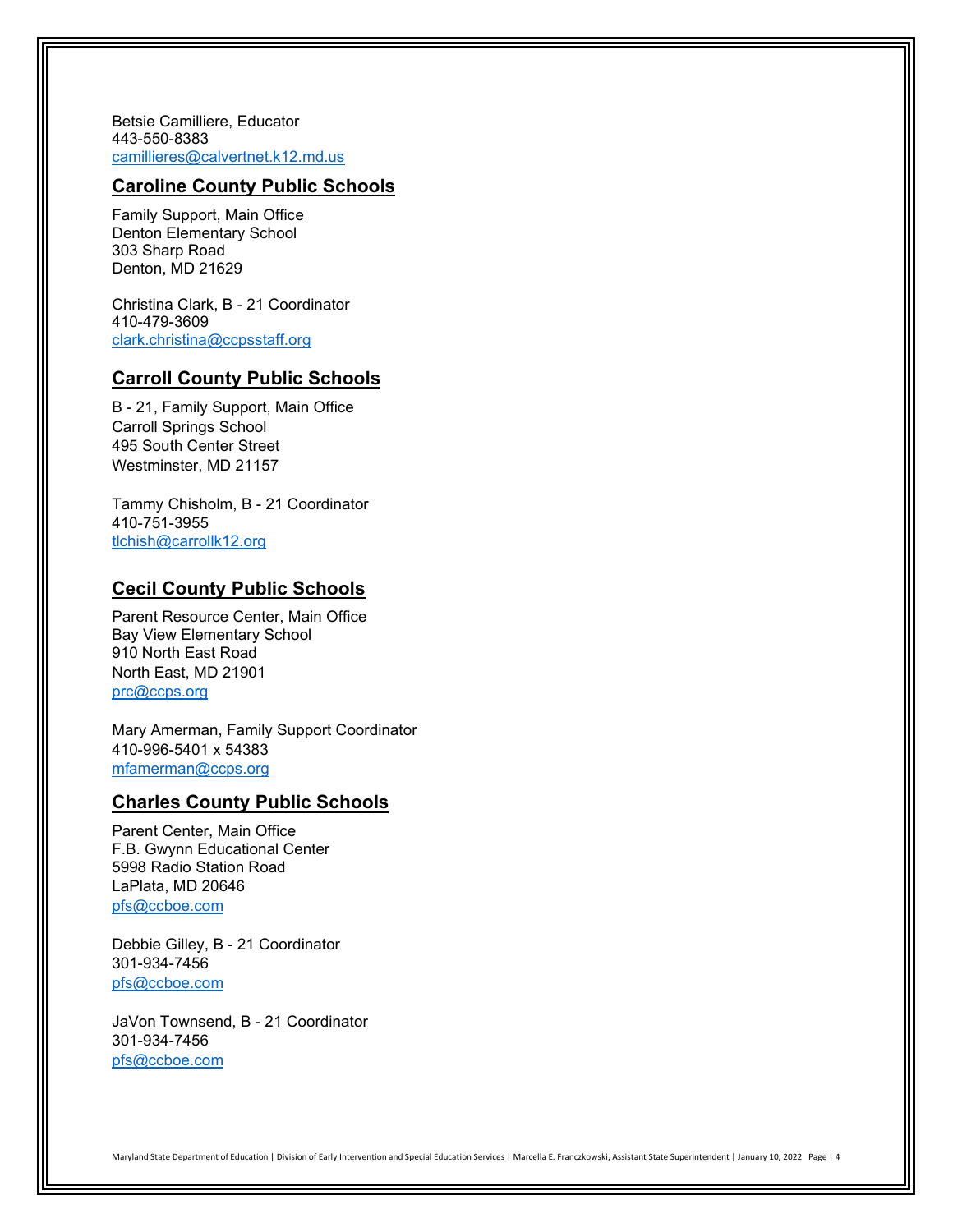### **Dorchester County Public Schools**

Family Support, Main Office 2475 Cambridge Beltway Cambridge, MD 21613

Carmen McCroy, B - 21 Coordinator/Educator 410-901-6915 [mccroyc@dcpsmd.org](mailto:mccroyc@dcpsmd.org) 

Bonnie Kinsey, B - 21 Parent Coordinator 410-901-6915 [kinseyb@dcpsmd.org](mailto:kinseyb@dcpsmd.org)

## **Frederick County Public Schools**

B - 5, Family Support Services, Main Office 350 Montevue Lane Frederick, MD 21702

Julie DeRoner, B - 5 Coordinator 240-578-1244 or 301-600-1617 [jderoner@frederickcountymd.gov](mailto:jderoner@frederickcountymd.gov) 

5 - 21, Family Support Services, Main Office 191 Waverley Drive Frederick, MD 21702

### **Garrett County Public Schools**

Family Support Services, Main Office 40 South Second Street Oakland, MD 21550

Tracy Brenneman, Family Support Coordinator, 301-914-1351 [tracy.brenneman@garrettcountyschools.org](mailto:tracy.brenneman@garrettcountyschools.org)

#### **Harford County Public Schools**

Partners for Success, Main Office Roye Williams Elementary School 201 Oakington Road Havre de Grace, MD 21078

Carie Sadowski, B - 5 Parent Coordinator 410-638-3823 [carie.sadowski@hcps.org](mailto:carie.sadowski@hcps.org) 

Rachel Trovato, 5 - 21 Coordinator 410-273-5579 [rachel.trovato@hcps.org](mailto:rachel.trovato@hcps.org)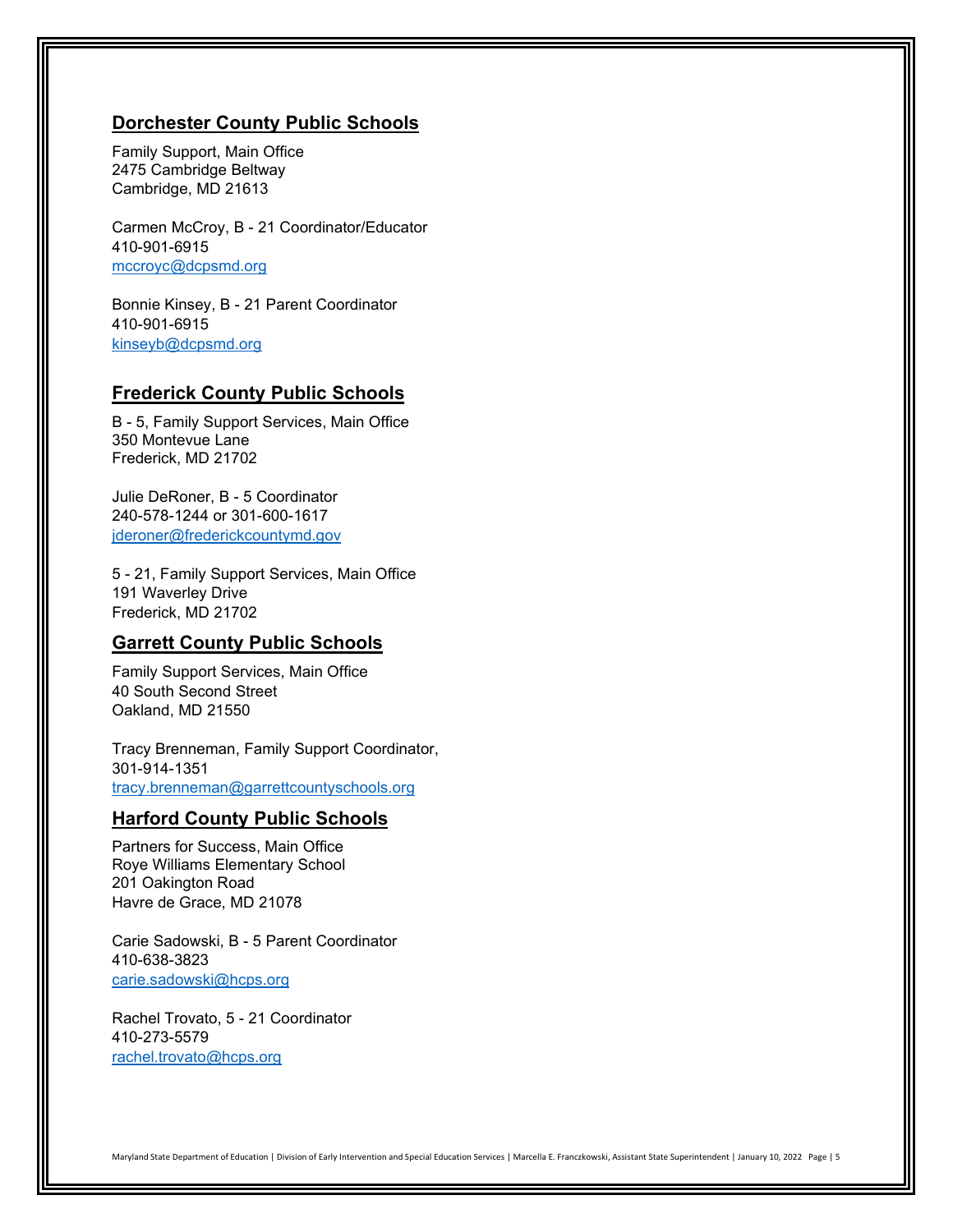Colleen Sasdelli, Coordinator of Compliance, Dept. of Special Education 410-588-5359 [colleen.sasdelli@hcps.org](mailto:colleen.sasdelli@hcps.org) 

### **Howard County Public Schools**

Family Support, Main Office 5451 Beaverkill Road Columbia, MD 21044

Ann Scholz, B - 21 Coordinator 410-313-7161 ann\_scholz@hcpss.org

## **Kent County Public Schools**

Family Support, Main Office Kent County Middle School 402 East Campus Avenue Chestertown, MD 21620 [fsupport@kent.k12.md.us](mailto:fsupport@kent.k12.md.us) 

Elizabeth Proffitt, B - 21 Coordinator 410-778-5708 or 410-739-9500 [eproffitt@kent.k12.md.us](mailto:eproffitt@kent.k12.md.us) 

### **Maryland School for the Blind**

Outreach Office, Main Office 3501 Taylor Avenue Baltimore, MD 21236

Renee Kirby, B - 21 Coordinator 410-444-5000 x 1489 [reneek@mdschblind.org](mailto:reneek@mdschblind.org) 

Karen Frank, Educator 410-444-5000 x 1378 [karenf@mdschblind.org](mailto:karenf@mdschblind.org) 

## **Maryland School for the Deaf**

Family Support, Main Office 8169 Old Montgomery Road Ellicott City, MD 21043

Cheri Dowling, B - 21 Coordinator 443-277-8899 [cheri.dowling@msd.edu](mailto:cheri.dowling@msd.edu)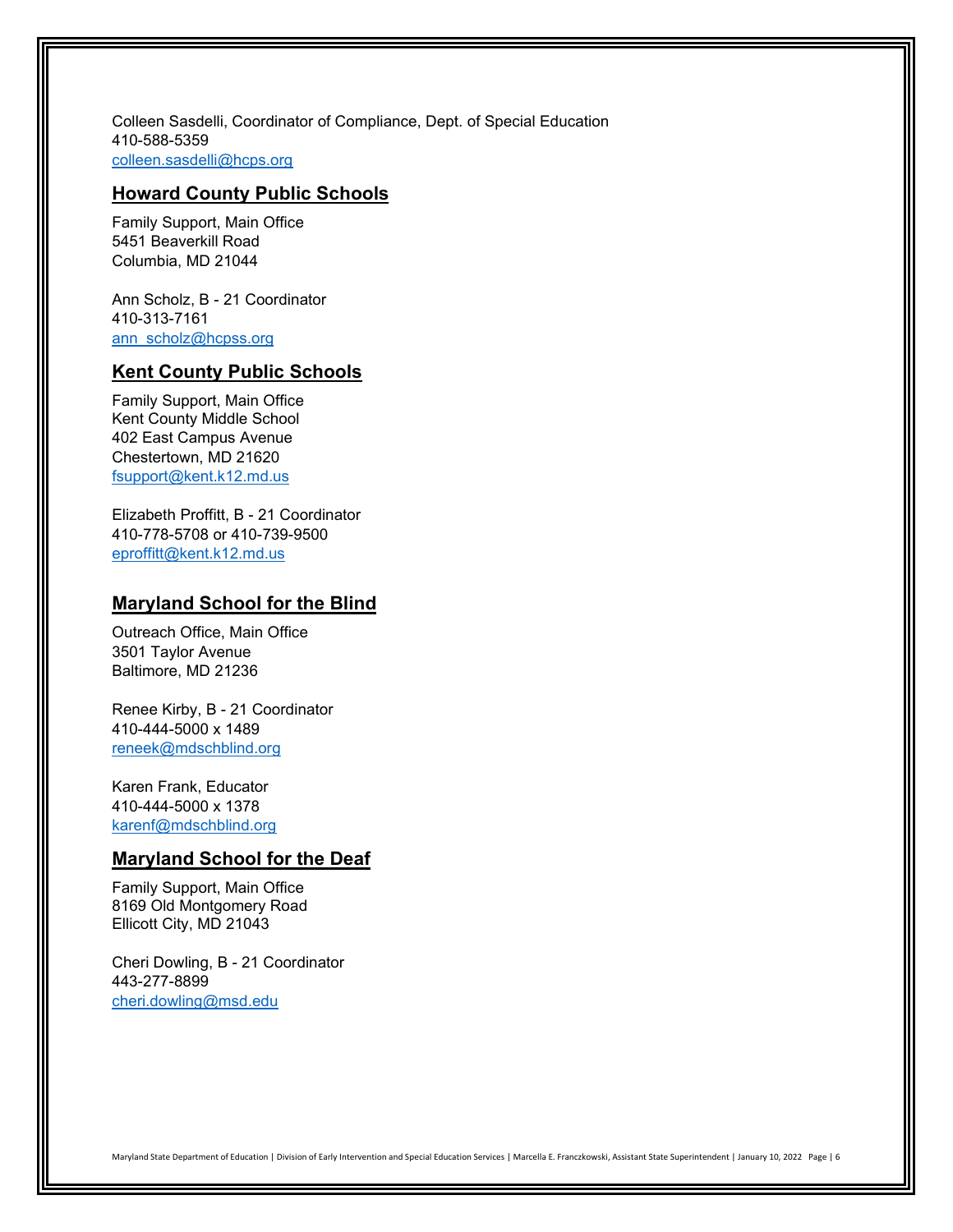### **Montgomery County Public Schools**

B - 5, Infants and Toddlers, Main Office 1401 Rockville Pike, Suite 200 Rockville, MD 20852

Deborah Gudger, FSN Coordinator 240-777-4809 [deborah.gudger@montgomerycountymd.gov](mailto:deborah.gudger@montgomerycountymd.gov) 

Tyese Dillard, FSN Assistant 240-777-4881 [tyese.dillard@montgomerycountymd.gov](mailto:tyese.dillard@montgomerycountymd.gov) 

5 - 21, Office of Special Education 850 Hungerford Drive, Room 234 Rockville, MD 20850

Mary Rose Catena, Instructional Specialist 240-740-3880 [maryrose\\_catena@mcpsmd.org](mailto:maryrose_catena@mcpsmd.org)

### **Prince George's County Public Schools**

B - 5, Infants & Toddlers, Main Office 2300 Bellview Avenue, Room 10 Cheverly, MD 20785

Julia Cowdery, B - 3 Coordinator 240-521-5054 [pg\\_julia.cowdery@pgcps.org](mailto:pg_julia.cowdery@pgcps.org) 

Shanielle Newton, B - 3 Coordinator 240-461-3437 [pg\\_shanielle.newton@pgcps.org](mailto:pg_shanielle.newton@pgcps.org) 

5 - 21, Family Support, Main Office John Carroll Elementary School 1400 Nalley Terrace, Room 3 Landover MD 20785 Beth Diaite, 5 – 21 Coordinator 301-431-5675 or 202-540-0794 [beth.diaite@pgcps.org](mailto:beth.diaite@pgcps.org) 

Cohinta Velarde, 5 - 21 Parent Liaison 301-431-5675 [coh.velardehernandez@pgcps.org](mailto:coh.velardehernandez@pgcps.org) 

Martha "Marsie" Torchon, Special Educator 301-431-5675 x 41128 [martha.torchon@pgcps.org](mailto:martha.torchon@pgcps.org)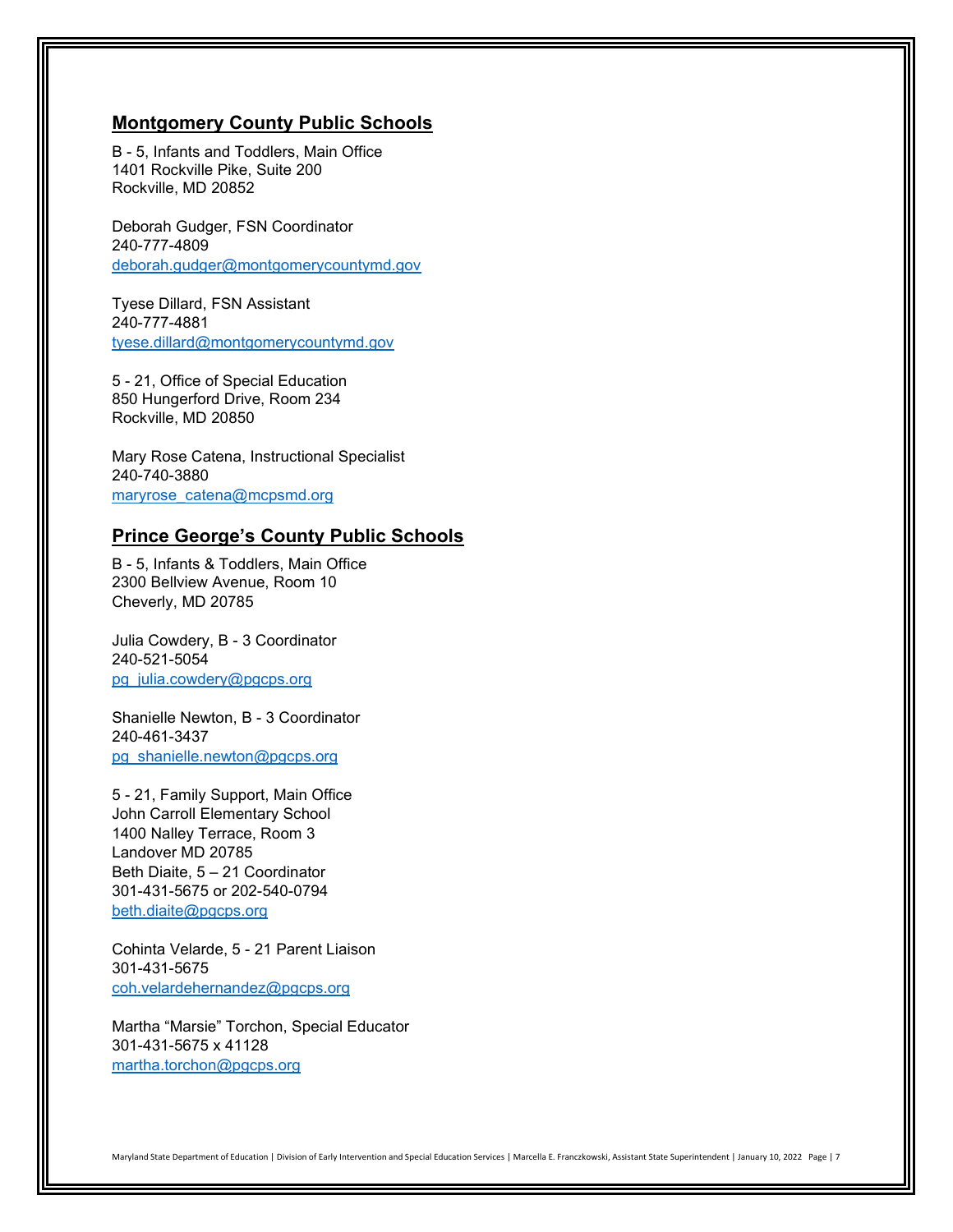Yvette Young, LCSW-C 301-431-5675 [Yvette.young@pgcps.org](mailto:Yvette.young@pgcps.org) 

#### **Queen Anne's County Public Schools**

B - 5, Infants and Toddlers, Main Office 631 Main Street Church Hill, MD 21623

Vacant, B - 5 Family Support Contact Jennifer Christian 410-758-2403 x 135 or 410-758-3693

5 - 21, Partners for Success, Main Office 202 Chesterfield Avenue Centreville, MD 21617

Jennifer Christian, 5 - 21 Parent Coordinator 410-758-2403 x 135 or 410-758-3693 [jennifer.christian@qacps.org](mailto:jennifer.christian@qacps.org) 

### **Somerset County Public Schools**

Family Support, Main Office 2982A Tawes Campus Drive Westover, MD 21871

Melissa Heavenridge, B - 21 Coordinator 410-651-1616 x 10385 [mheavenridge@somerset.k12.md.us](mailto:mheavenridge@somerset.k12.md.us) 

### **St Mary's County Public Schools**

B - 5 Family Support, Main Office Green Holly Elementary School 46060 Millstone Landing Road Lexington Park, MD 20653

B - 5, Contact Cynthia Kilcoyne 301-475-5511 x 32218

5 - 21, Family Support, Main Office 27184 Point Lookout Rd. Loveville, MD 20656

Robyn Roberts, 5 - 21 Parent Coordinator 240-309-4113 [partnersforsuccess@smcps.org](mailto:partnersforsuccess@smcps.org)